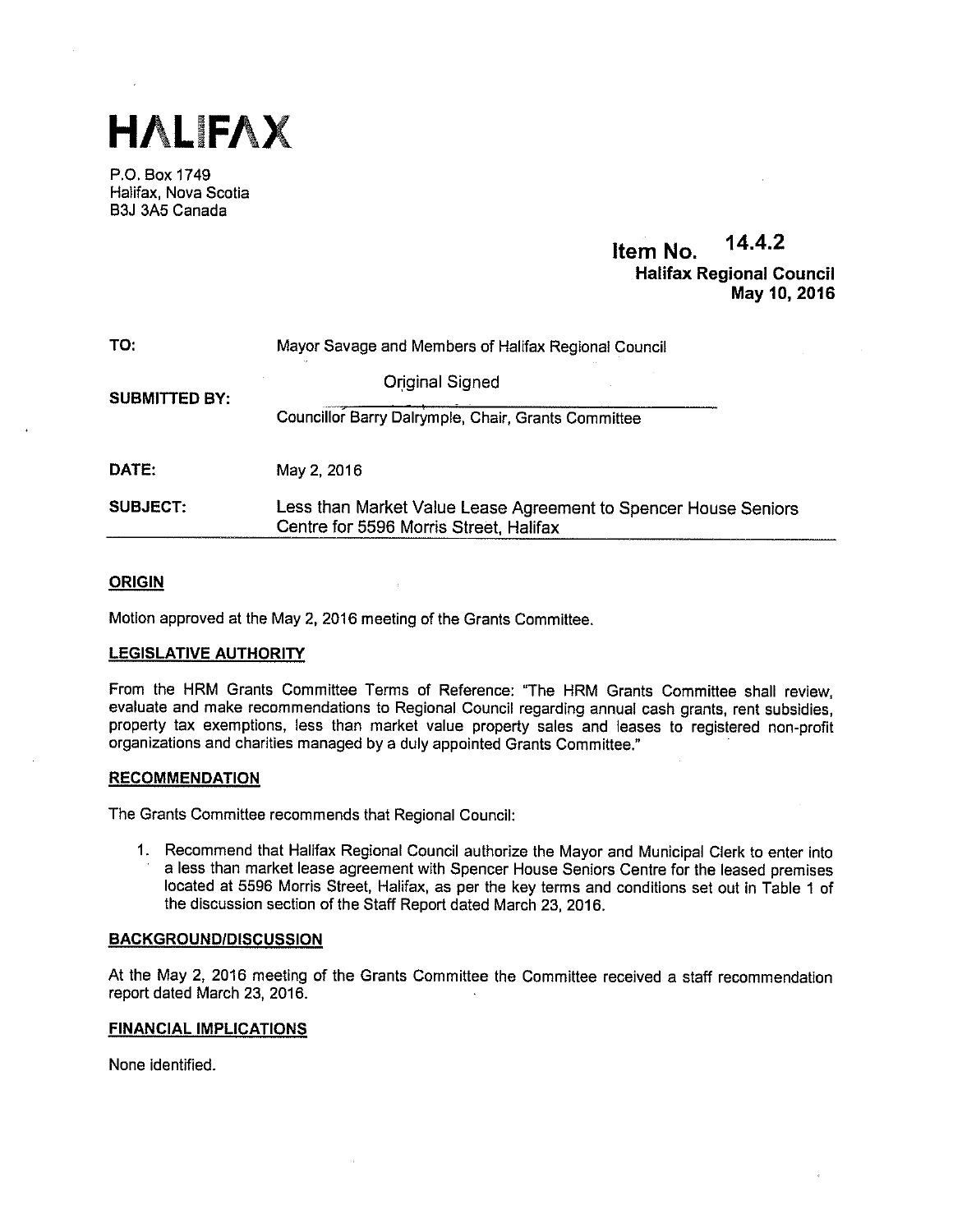# Less than Market Value Lease Agreement to Spencer House Seniors Centre

## Council Report **Council Report** 2-

### RISK CONSIDERATION

There are no significant risks associated with the recommendations in this Report. The risks considered rate Low.

## COMMUNITY ENGAGEMENT

The Grants Committee meetings are open to public attendance. The Grants Committee is comprised of one elected member from each Community Council, a Chair appointed from the membership of the Audit and Finance Standing Committee and six (6) members of the public. The agenda, minutes, and reports for the Grants Committee are posted on the HRM website.

### ENVIRONMENTAL IMPLICATIONS

None identified.

### **ALTERNATIVES**

None identified.

### **ATTACHMENTS**

Attachment <sup>1</sup> — Staff report dated March 23, 2016

A copy of this report can be obtained online at http://www.halifax.ca/council/agendasc/cagenda.php then choose the appropriate meeting date, or by contacting the Office of the Municipal Clerk at 902.490.4210, or Fax 902.490.4208.

Report Prepared by: Cathy Collett, Legislative Assistant 902.490.6517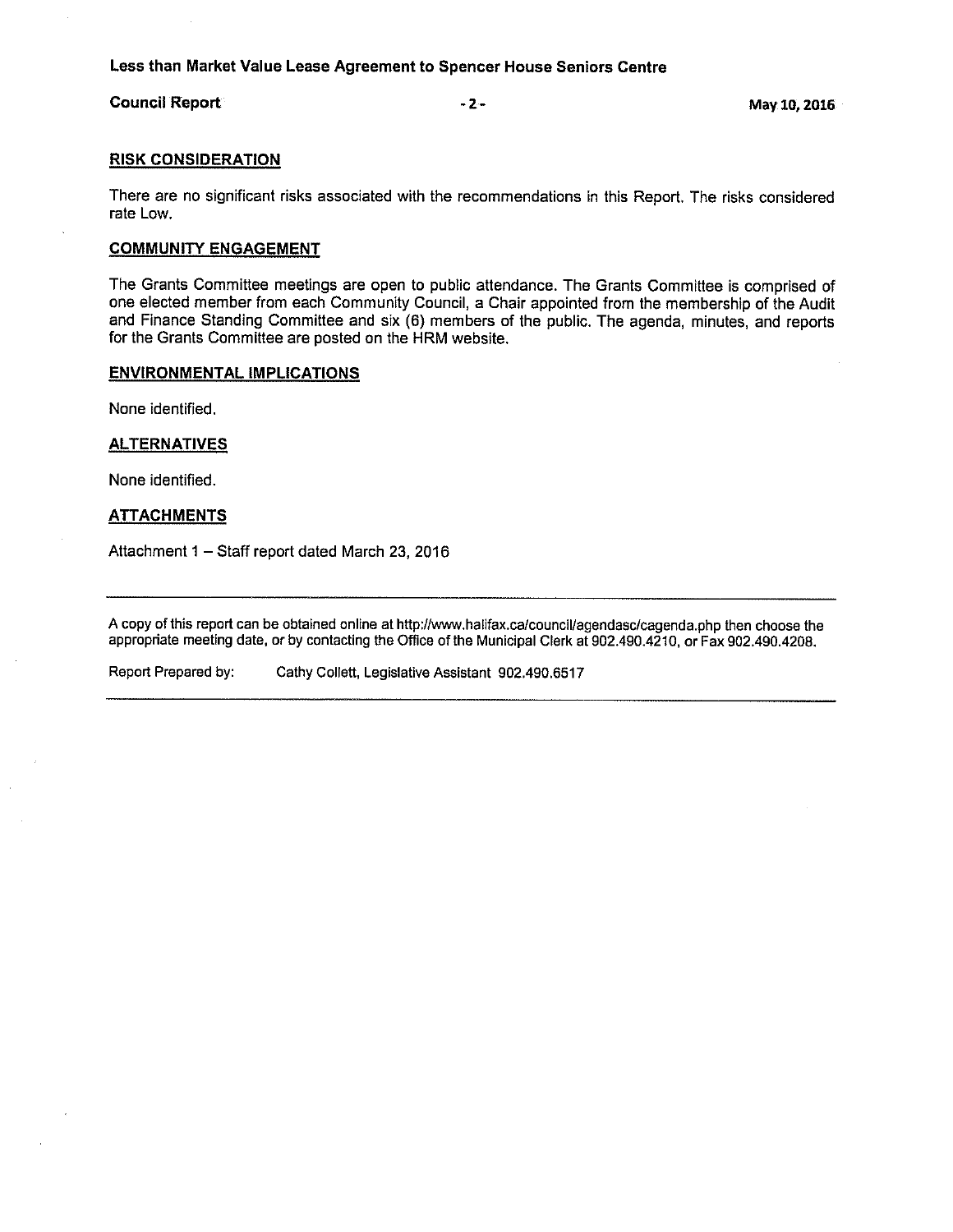

P.O. Box 1749 Halifax, Nova Scotia B3J 3A5 Canada

# **Attachment 1 HRM Grants Committee May 2, 2016**

| TO:                  | Chair and Members of the HRM Grants Committee                                                              |
|----------------------|------------------------------------------------------------------------------------------------------------|
| <b>SUBMITTED BY:</b> | Original Signed                                                                                            |
|                      | Peter Stickings, Acting Director, Operations Support                                                       |
| DATE:                | March 23, 2016                                                                                             |
| <b>SUBJECT:</b>      | Less than Market Value Lease Agreement to Spencer House Seniors Centre, for<br>5596 Morris Street, Halifax |

## **ORIGIN**

This report originates with a request from the Tenant to enter into a new lease agreement with Halifax Regional Municipality (HRM), as their lease agreement has expired.

# **LEGISLATIVE AUTHORITY**

HRM Charter Section 63(1), the Municipality may sell or lease property at a price less than market value to a non-profit organization that the Council considers to be carrying on an activity that is beneficial to the Municipality; and (2) A resolution to sell or lease property referred to in subsection (1) at less than market value shall be passed by at least a two thirds majority of the Council present and voting.

## **RECOMMENDATION**

It is recommended that HRM Grants Committee:

1. Recommend that Halifax Regional Council authorize the Mayor and Municipal Clerk to enter into a less than market value lease agreement with Spencer House Seniors Centre for the leased premises located at 5596 Morris Street, Halifax, as per the key terms and conditions set out in Table 1 in the discussion section of this report.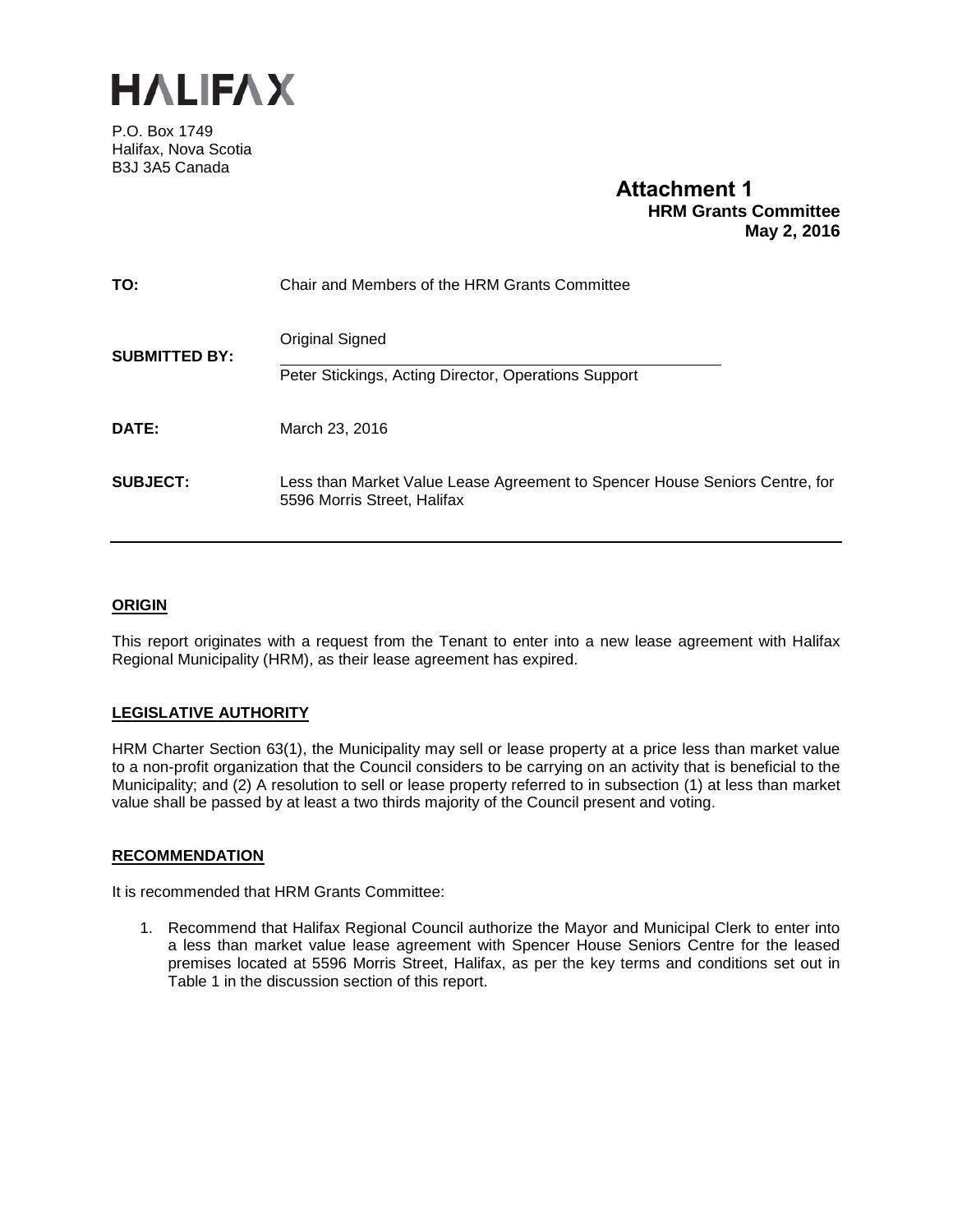### **BACKGROUND**

Spencer House Seniors Centre (SHSC) is a non-profit registered charity which provides services and programs to encourage seniors to live a healthy independent lifestyle which is within HRM's programming mandate. SHSC is almost exclusively government funded through grants.

The original lease agreement for 5596 Morris Street commenced on March 1,1983, for a term of five years with two five-year renewal options, which fully expired in February 1998.

The SHSC entered into a new five year agreement with HRM in April 2003 which included one five-year renewal option. At the expiration of the initial term the group did not exercise their option to renew. This has resulted in the group holding over on a month to month basis. The agreement includes an annual base rent increase of three percent which is applied annually in April. The SHSC base rent is currently \$3,870 per annum which is approximately \$1.23 per square foot.

#### **DISCUSSION**

In spring 2015, staff from Parks and Recreation and Operations Support met with both the Executive Director and the executive board members of the Spencer House Seniors Centre to begin the lease discussions. An Offer Letter was sent to the Spencer House Seniors Centre in August 2015. The SHSC board confirmed their agreement and accepted the proposed terms and conditions in late November 2015.

Comparable Class 'C' rents – are averaging base rent of \$10.00-13.00 per square foot plus additional rent and property taxes of \$9.00-12.00 per square foot. The subject property would be considered moderately below a Class 'C' building for comparative purposes and as a result the market base rent for this space has been calculated at \$8.00 per square foot. The recommended annual base rent increases are intended to transition the group towards market value rent while slightly increasing the reserve account. The base rent as recommended in this report is less than market value with the base rent difference of \$21,262.50 in year one, which represents the equivalent of an 'operating grant' for the property's use. The term 'operating grant' represents the opportunity cost associated with HRM leasing the space at less than market value.

The rent is deposited into Capital Reserve Account Q112 - 5594-96 Morris-FCE, a reserve account established under the initial lease agreement. Q112 does not have an approved Reserve Business Case; however, each year reserve funds are allocated for building repairs and maintenance.

The annual funds from Q112 have previously been sufficient to cover the building repair costs; however, in the 2015-2016 fiscal year, the costs have exceeded sixty thousand dollars. These repairs include the annual sprinkler inspection, general repairs, driveway repairs, catch basin repairs and capital replacement to the porch and the building sills. The estimated cost to complete the projected list of capital repairs required over the next five years is \$185,000; therefore, current rental revenue is insufficient to meet the capital repair costs and additional funds would be required.

At the Regional Council meeting on February 16, 2016, a motion related to the other tenant in the building was passed to "Defer until we receive a staff report regarding the opportunities and financial implications of establishing a childcare policy similar to Richmond BC to support the integration of not for profit daycares at below market rent in new and existing recreation facilities." Although this request for a staff report on daycares is not directly related to the Spencer House Seniors Centre, it may have an impact on the reserve account since the other half of this building is occupied by South End Community Day Care.

HRM entering into a less than market value lease agreement with the Spencer House Seniors Centre is not anticipated to have a negative impact on the pending staff report regarding daycares.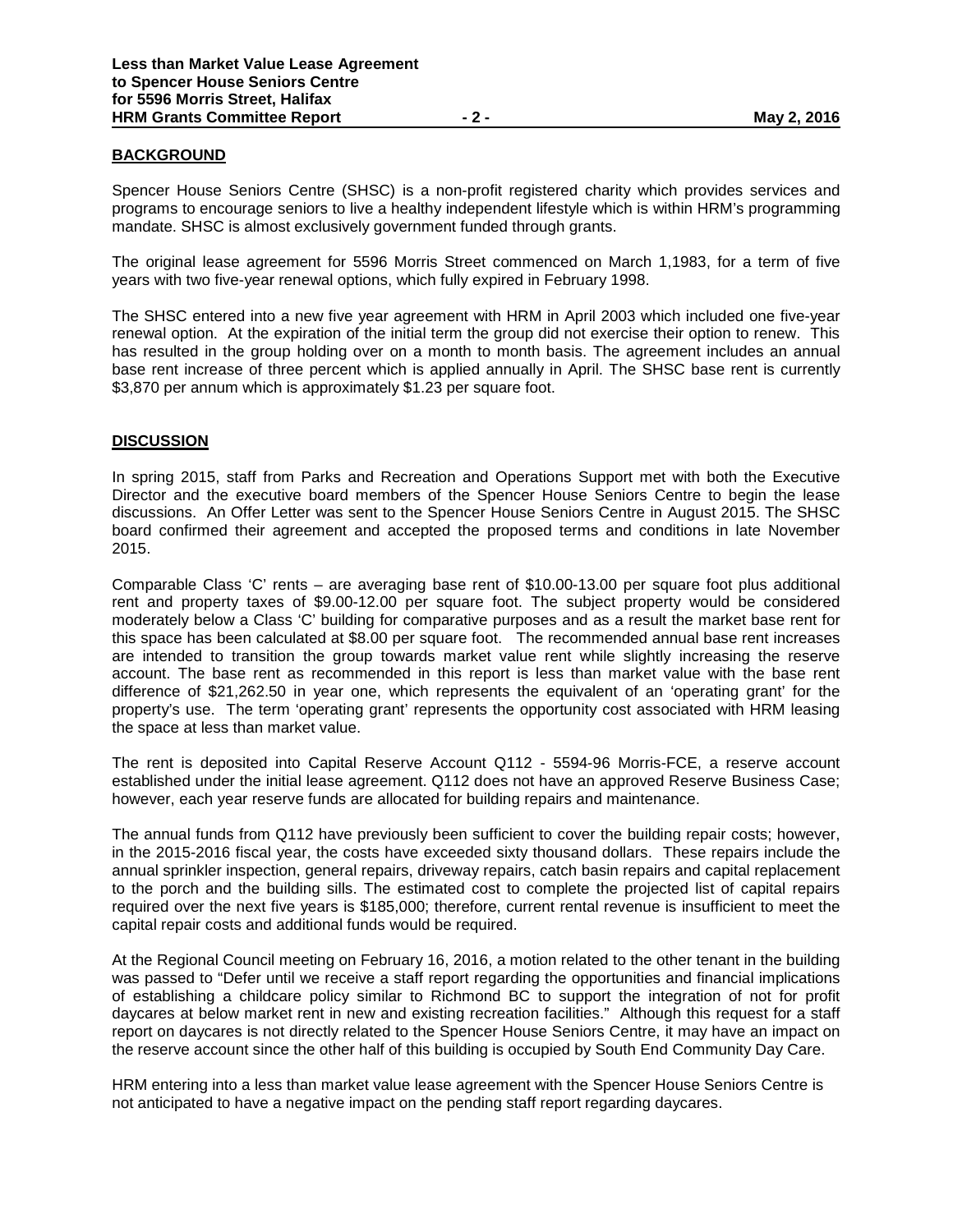The proposed Lease terms and conditions recommended by staff are outlined below in Table 1.

| Table 1                                                                                                                                                                                                                        |                                                                                                                                                                                                                                                                                                                                                                                                                                                                                                                                                                                                                                                                                                                                                                                                                             |  |
|--------------------------------------------------------------------------------------------------------------------------------------------------------------------------------------------------------------------------------|-----------------------------------------------------------------------------------------------------------------------------------------------------------------------------------------------------------------------------------------------------------------------------------------------------------------------------------------------------------------------------------------------------------------------------------------------------------------------------------------------------------------------------------------------------------------------------------------------------------------------------------------------------------------------------------------------------------------------------------------------------------------------------------------------------------------------------|--|
| <b>Recommended Key Lease Terms and Conditions</b>                                                                                                                                                                              |                                                                                                                                                                                                                                                                                                                                                                                                                                                                                                                                                                                                                                                                                                                                                                                                                             |  |
| <b>Property Address</b>                                                                                                                                                                                                        | 5596 Morris Street, Halifax                                                                                                                                                                                                                                                                                                                                                                                                                                                                                                                                                                                                                                                                                                                                                                                                 |  |
| <b>Landlord</b>                                                                                                                                                                                                                | <b>Halifax Regional Municipality</b>                                                                                                                                                                                                                                                                                                                                                                                                                                                                                                                                                                                                                                                                                                                                                                                        |  |
| <b>Tenant</b>                                                                                                                                                                                                                  | <b>Spencer House Seniors Centre</b>                                                                                                                                                                                                                                                                                                                                                                                                                                                                                                                                                                                                                                                                                                                                                                                         |  |
| <b>Area</b>                                                                                                                                                                                                                    | 3,150 square feet                                                                                                                                                                                                                                                                                                                                                                                                                                                                                                                                                                                                                                                                                                                                                                                                           |  |
| <b>Term</b>                                                                                                                                                                                                                    | Five Years (October 1, 2015 - September 30, 2020)                                                                                                                                                                                                                                                                                                                                                                                                                                                                                                                                                                                                                                                                                                                                                                           |  |
| <b>Commencement Date</b>                                                                                                                                                                                                       | October 1, 2015                                                                                                                                                                                                                                                                                                                                                                                                                                                                                                                                                                                                                                                                                                                                                                                                             |  |
| Use                                                                                                                                                                                                                            | Spencer House Seniors Centre administration and to provide programs,<br>activities and services to seniors                                                                                                                                                                                                                                                                                                                                                                                                                                                                                                                                                                                                                                                                                                                  |  |
| <b>Base Rent</b><br>Year 1 - \$1.25 per sq. ft.<br>Year 2 - \$1.25 per sq. ft.<br>Year 3 - \$1.50 per sq. ft.<br>Year 4 - \$1.75 per sq. ft.<br>Year 5 - \$2.00 per sq. ft.<br><b>Additional Rent</b><br><b>Property Taxes</b> | \$3,937.50 + HST per annum, payable monthly \$328.13 + HST<br>\$3,937.50 + HST per annum, payable monthly \$328.13 + HST<br>\$4,725.00 + HST per annum, payable monthly \$393.75 + HST<br>\$5,512.50 + HST per annum, payable monthly \$459.38 + HST<br>\$6,300.00 + HST per annum, payable monthly \$525.00 + HST<br>The Tenant is responsible to pay the utilities and other associated costs<br>related to the maintenance and operation of the leased premises.<br>The Tenant is responsible for the snow clearing & ice control for their<br>walkways, entrances, stairs and emergency exits and for the grounds<br>maintenance for the area around their leased premises.<br>The tenant will be responsible to pay the property taxes which are<br>assessed as a result of the lease and pay as they fall due and are |  |
| <i><b>Insurance</b></i>                                                                                                                                                                                                        | invoiced by HRM.<br>Commercial General Liability in the amount no less than \$5,000,000 and<br>any other insurance required by HRM as set forth in the agreement. If<br>alcohol is served, stored or consumed on site then liquor liability must be<br>included in the insurance which coverage must be satisfactory to HRM.<br>HRM is to be named on the policies as additional insured.                                                                                                                                                                                                                                                                                                                                                                                                                                   |  |
| <b>Notice</b>                                                                                                                                                                                                                  | Either party shall have the option to terminate this agreement upon<br>providing six (6) month's written notice to the other party at any time and<br>for any reason.                                                                                                                                                                                                                                                                                                                                                                                                                                                                                                                                                                                                                                                       |  |
| <b>Condition</b>                                                                                                                                                                                                               | The tenant accepts the premises on an "as is" basis.                                                                                                                                                                                                                                                                                                                                                                                                                                                                                                                                                                                                                                                                                                                                                                        |  |
| <b>Parking</b>                                                                                                                                                                                                                 | The tenant may use the parking spot at the end of the driveway as an<br>accessible parking spot for their members and guests. There is no other<br>parking available at this location.                                                                                                                                                                                                                                                                                                                                                                                                                                                                                                                                                                                                                                      |  |

### **FINANCIAL IMPLICATIONS**

The Capital Reserve Account Q112 - 5594-96 Morris-FCE will receive the revenue from the base rent from this lease in the amount of \$3,937.50 excluding HST per annum for the first year of the term.

The five year term includes three base rent increases. In year three the base rent will increase to \$1.50 per square foot, \$4,725.00 per annum exclusive of HST, in year four the base rent will increased to \$1.75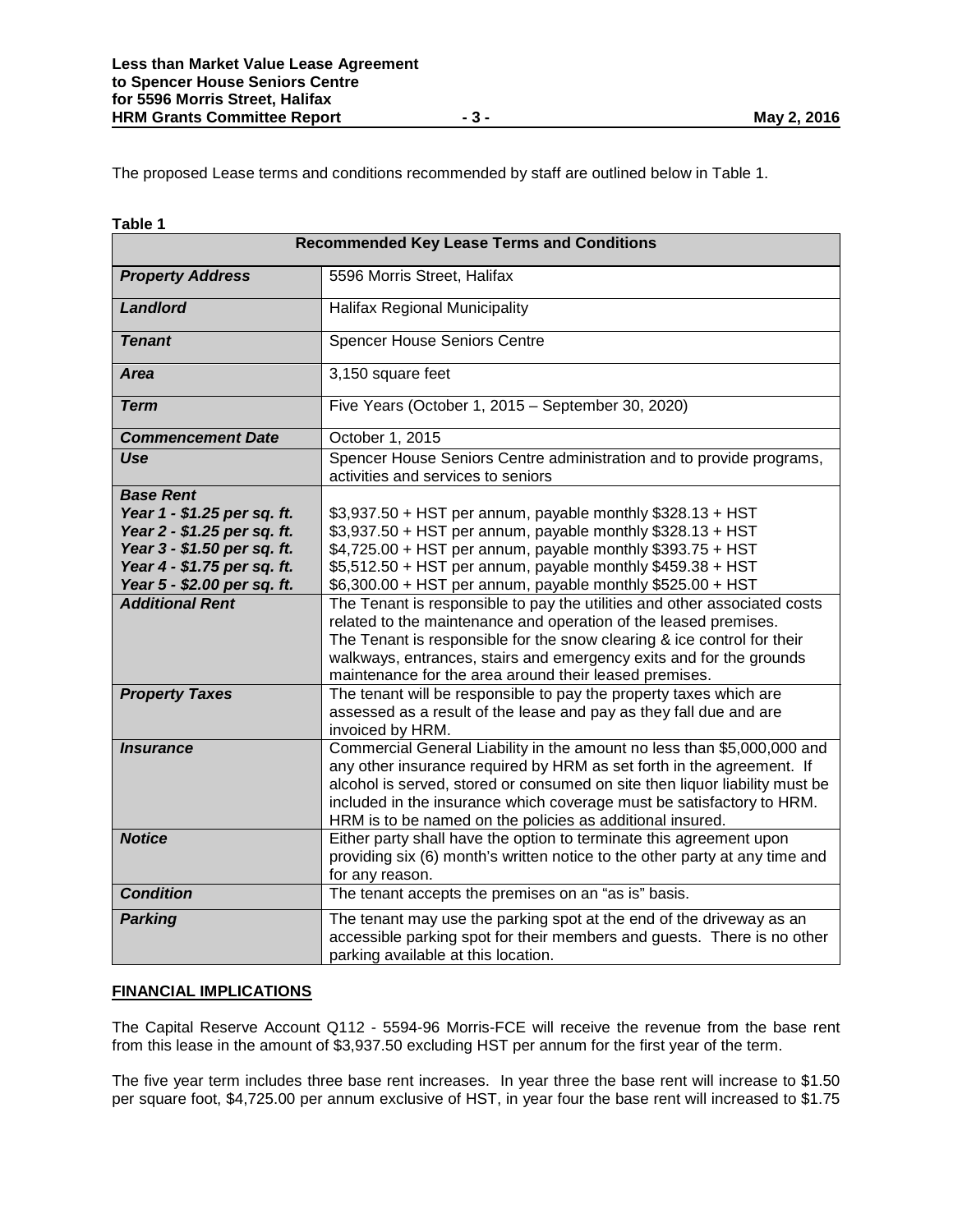per square foot, \$5,512.50 per annum exclusive of HST and the final base rent increase in year five is to \$2.00 per square foot, \$6,300.00 exclusive of HST per annum.

The annual rent deposited into Capital Reserve Account Q112 - 5594-96 Morris-FCE leaves a funding gap for the ongoing repairs and maintenance to the facility. The projected list of capital repairs required over the next five years is approximately \$185,000 for which HRM will budget accordingly and complete as required.

The tenant will be responsible to pay their proportional share of the property taxes as they fall due and are invoiced by HRM.

| Budget Summary, 5596-96 Morris Street, Q112     |            |
|-------------------------------------------------|------------|
| Projected net available balance, March 31, 2016 | \$74,888   |
| Budgeted revenue including interest             | \$8,119    |
| Budgeted withdrawals                            | \$(30,000) |
| Projected net available balance, March 31, 2017 | \$53,007   |

 is confirming the rent deposited to this reserve.**Q112, 5594-96 Morris Street**. (1996) No approved reserve business case. Reserve came forward during amalgamation. Intent of reserve is to receive rent from Spencer House Seniors and Southend Daycare. The withdrawals are intended to be for building recapitalization. The recommendation does not have a negative effect on the reserve, as this

## **RISK CONSIDERATION**

Staff has considered potential risks to HRM associated with the proposed recommendation. For instance, there is a risk of default if SHSC encounters a negative financial impact to their budget such as an increase in operating costs, loss of government funding and/or changes to their eligibility or acceptance to the 2014-001-ADM Tax Relief to Non-Profit Organizations all of which are considered low risk to HRM. The recommended less than market rent does not provide sufficient funding to offset the anticipated repair and maintenance costs, therefore, HRM will need to budget accordingly for future repairs and maintenance costs.

The proposed alternative of a market value lease has a higher risk for HRM due to SHSC's limited funding. The higher base rent and changes to their eligibility or acceptance to the 2014-001-ADM Tax Relief to Non-Profit Organizations would increase the likelihood of financial default to HRM.

### **COMMUNITY ENGAGEMENT**

Community engagement was not completed as this group has continually occupied the leased premises since 1983.

## **ENVIRONMENTAL IMPLICATIONS**

There are no known environmental implications.

## **ALTERNATIVES**